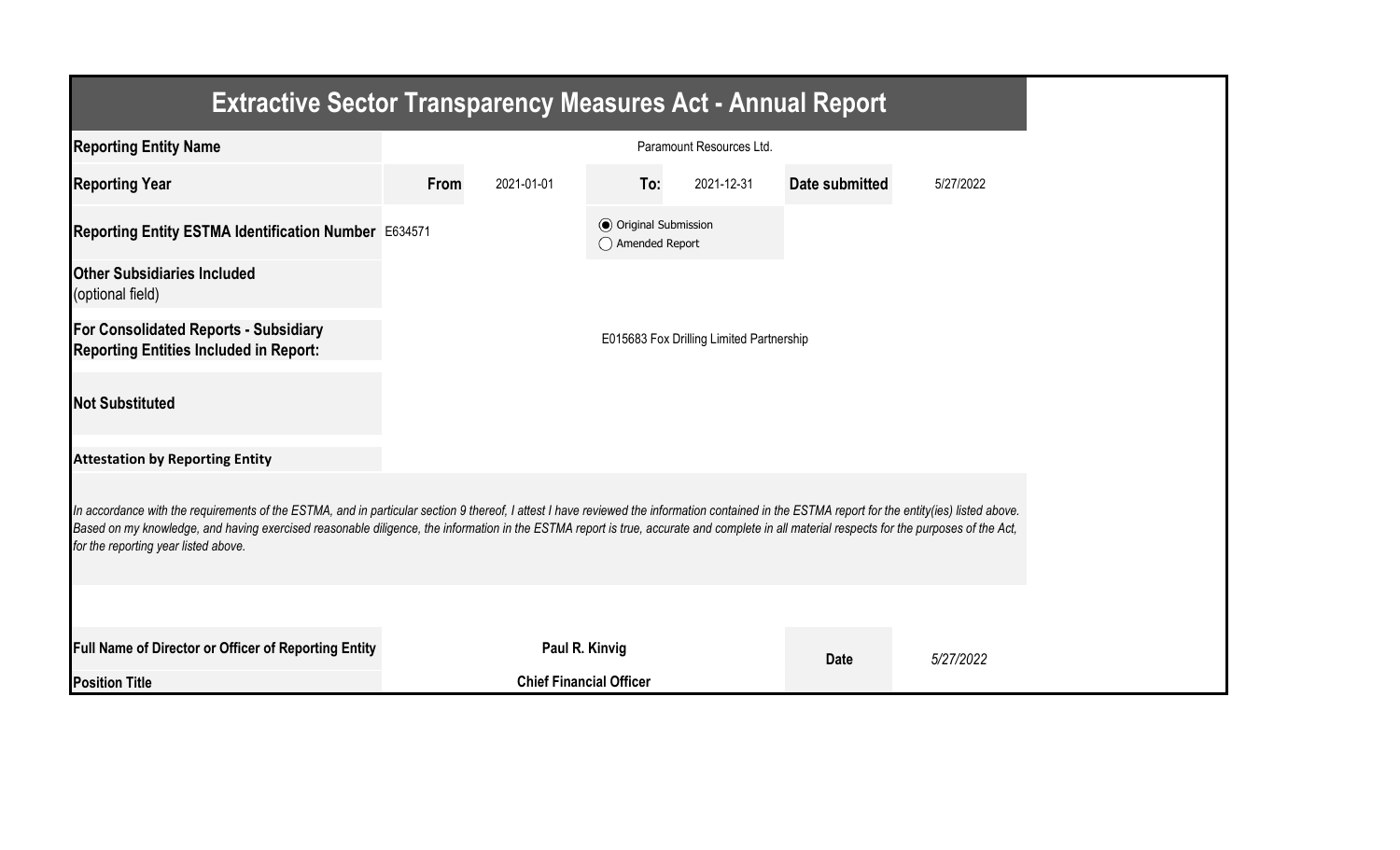| Extractive Sector Transparency Measures Act - Annual Report                                                                                                                      |                                           |                                                     |                                                                                        |            |           |                                |                |                  |                                               |                                      |                                                                                                                                                                                                                                                                                                                                                                                                                                                                          |  |
|----------------------------------------------------------------------------------------------------------------------------------------------------------------------------------|-------------------------------------------|-----------------------------------------------------|----------------------------------------------------------------------------------------|------------|-----------|--------------------------------|----------------|------------------|-----------------------------------------------|--------------------------------------|--------------------------------------------------------------------------------------------------------------------------------------------------------------------------------------------------------------------------------------------------------------------------------------------------------------------------------------------------------------------------------------------------------------------------------------------------------------------------|--|
| <b>Reporting Year</b><br><b>Reporting Entity Name</b><br><b>Reporting Entity ESTMA</b><br><b>Identification Number</b><br><b>Subsidiary Reporting Entities (if</b><br>necessary) | From:                                     | 2021-01-01                                          | To:<br>Paramount Resources Ltd.<br>E634571<br>E015683 Fox Drilling Limited Partnership | 2021-12-31 |           | Currency of the Report CAD     |                |                  |                                               |                                      |                                                                                                                                                                                                                                                                                                                                                                                                                                                                          |  |
|                                                                                                                                                                                  | Payments by Payee <sup>(1)</sup>          |                                                     |                                                                                        |            |           |                                |                |                  |                                               |                                      |                                                                                                                                                                                                                                                                                                                                                                                                                                                                          |  |
|                                                                                                                                                                                  | Departments, Agency, etc                  |                                                     |                                                                                        |            |           |                                |                |                  |                                               |                                      |                                                                                                                                                                                                                                                                                                                                                                                                                                                                          |  |
| Country                                                                                                                                                                          | Payee Name <sup>1</sup>                   | within Payee that Received<br>Payments <sup>2</sup> | <b>Taxes</b>                                                                           | Royalties  | Fees      | <b>Production Entitlements</b> | <b>Bonuses</b> | <b>Dividends</b> | Infrastructure<br><b>Improvement Payments</b> | <b>Total Amount paid to</b><br>Payee | <b>Notes</b>                                                                                                                                                                                                                                                                                                                                                                                                                                                             |  |
| Canada - Alberta                                                                                                                                                                 | Government of Alberta                     |                                                     | 420,000                                                                                | 87,860,000 | 8,600,000 |                                | 4,230,000      |                  |                                               |                                      | Payee includes the following<br>recipients: Minster of Finance,<br>Provincial Treasurer, Government of<br>Alberta, Alberta Petroleum Marketing<br>Commission, Alberta Boilers Safety<br>Association, Alberta Energy<br>101,110,000 Regulator, Alberta Energy, Alberta<br>Environment and Parks, Safety<br>Codes Council, Special Areas Board.<br>Royalties of \$11,520,000 paid-in-kind<br>are valued based on volumes paid-in-<br>kind and applicable Crown par prices. |  |
| Canada - British Columbia                                                                                                                                                        | Government of British<br>Columbia         |                                                     |                                                                                        | 1,760,000  | 660,000   |                                |                |                  |                                               |                                      | Payee includes the following<br>recipients: Minister of Finance,<br>2,420,000 Ministry of Finance, BC Ministry of<br>Energy and Mines, BC Oil and Gas<br>Commission.                                                                                                                                                                                                                                                                                                     |  |
| Canada                                                                                                                                                                           | <b>Buffalo Lake Metis Settlement</b>      |                                                     |                                                                                        |            | 160,000   |                                |                |                  |                                               | 160,000                              |                                                                                                                                                                                                                                                                                                                                                                                                                                                                          |  |
| Canada                                                                                                                                                                           | <b>Clearwater County</b>                  |                                                     | 480,000                                                                                |            |           |                                |                |                  |                                               | 480,000                              |                                                                                                                                                                                                                                                                                                                                                                                                                                                                          |  |
| Canada                                                                                                                                                                           | Mackenzie County                          |                                                     | 460,000                                                                                |            |           |                                |                |                  |                                               | 460,000                              |                                                                                                                                                                                                                                                                                                                                                                                                                                                                          |  |
| Canada                                                                                                                                                                           | Municipal District of Greenview<br>No. 16 |                                                     | 6,110,000                                                                              |            | 170,000   |                                |                |                  |                                               | 6,280,000                            |                                                                                                                                                                                                                                                                                                                                                                                                                                                                          |  |
| Canada                                                                                                                                                                           | <b>Woodlands County</b>                   |                                                     | 300,000                                                                                |            |           |                                |                |                  |                                               | 300,000                              |                                                                                                                                                                                                                                                                                                                                                                                                                                                                          |  |
| Canada                                                                                                                                                                           | Yellowhead County                         |                                                     | 590,000                                                                                |            |           |                                |                |                  |                                               | 590,000                              |                                                                                                                                                                                                                                                                                                                                                                                                                                                                          |  |
|                                                                                                                                                                                  |                                           |                                                     |                                                                                        |            |           |                                |                |                  |                                               |                                      |                                                                                                                                                                                                                                                                                                                                                                                                                                                                          |  |
|                                                                                                                                                                                  |                                           |                                                     |                                                                                        |            |           |                                |                |                  |                                               |                                      |                                                                                                                                                                                                                                                                                                                                                                                                                                                                          |  |
|                                                                                                                                                                                  |                                           |                                                     |                                                                                        |            |           |                                |                |                  |                                               |                                      |                                                                                                                                                                                                                                                                                                                                                                                                                                                                          |  |
|                                                                                                                                                                                  |                                           |                                                     |                                                                                        |            |           |                                |                |                  |                                               |                                      |                                                                                                                                                                                                                                                                                                                                                                                                                                                                          |  |
|                                                                                                                                                                                  |                                           |                                                     |                                                                                        |            |           |                                |                |                  |                                               |                                      |                                                                                                                                                                                                                                                                                                                                                                                                                                                                          |  |
|                                                                                                                                                                                  |                                           |                                                     |                                                                                        |            |           |                                |                |                  |                                               |                                      |                                                                                                                                                                                                                                                                                                                                                                                                                                                                          |  |
| <b>Additional Notes:</b>                                                                                                                                                         | (1) Refer to Note 1 - Reporting Framework |                                                     |                                                                                        |            |           |                                |                |                  |                                               |                                      |                                                                                                                                                                                                                                                                                                                                                                                                                                                                          |  |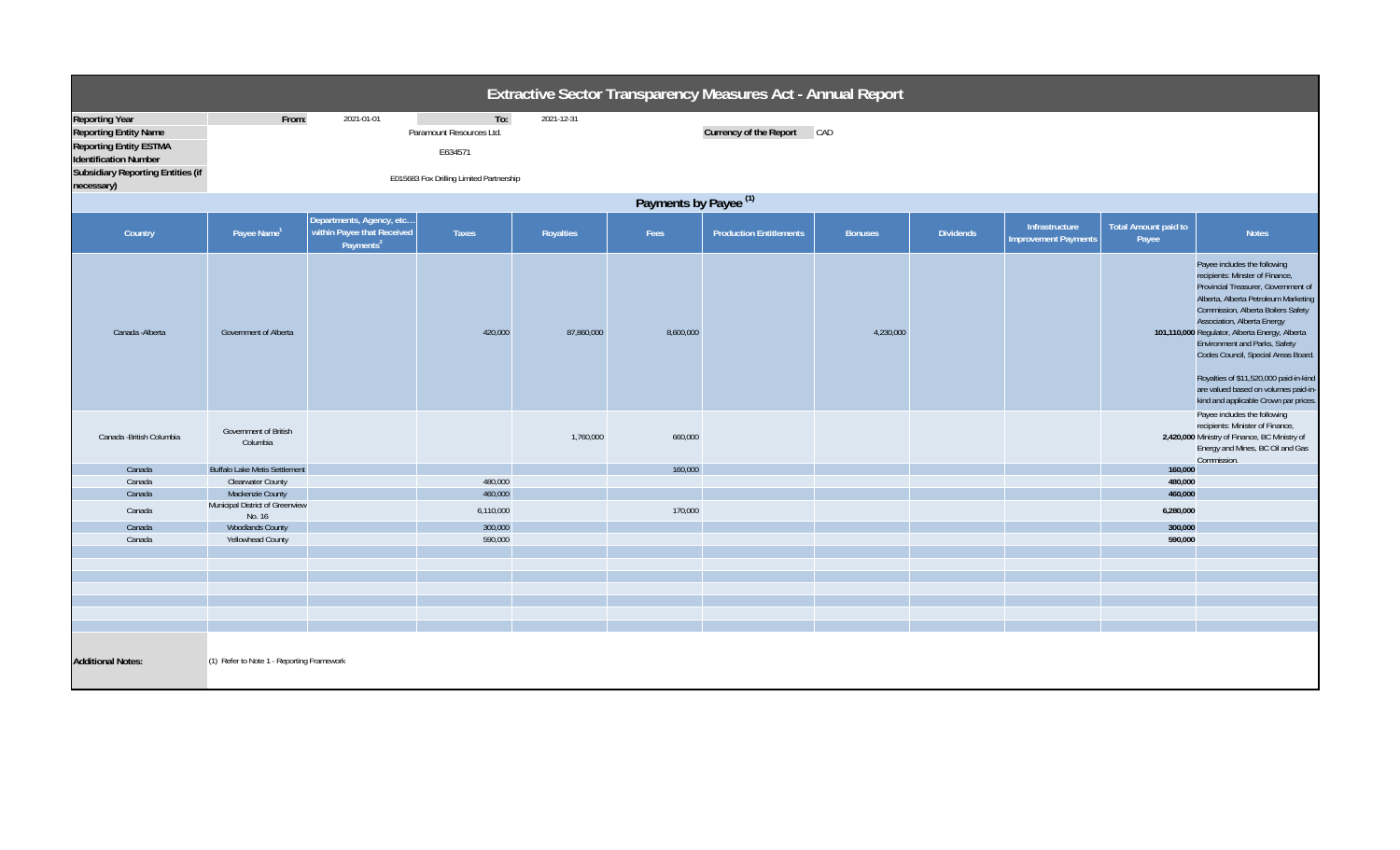| <b>Extractive Sector Transparency Measures Act - Annual Report</b>                                                                                                                                                                                              |                                                                                                                             |              |                          |                                      |                                |                |                  |                                               |                                        |              |  |  |
|-----------------------------------------------------------------------------------------------------------------------------------------------------------------------------------------------------------------------------------------------------------------|-----------------------------------------------------------------------------------------------------------------------------|--------------|--------------------------|--------------------------------------|--------------------------------|----------------|------------------|-----------------------------------------------|----------------------------------------|--------------|--|--|
| <b>Reporting Year</b><br><b>Reporting Entity Name</b><br><b>Reporting Entity ESTMA</b><br><b>Identification Number</b><br><b>Subsidiary Reporting Entities (if</b><br>necessary)                                                                                | To:<br>From:<br>2021-01-01<br>2021-12-31<br>Paramount Resources Ltd.<br>E634571<br>E015683 Fox Drilling Limited Partnership |              |                          | <b>Currency of the Report</b><br>CAD |                                |                |                  |                                               |                                        |              |  |  |
| Payments by Project <sup>(1)</sup>                                                                                                                                                                                                                              |                                                                                                                             |              |                          |                                      |                                |                |                  |                                               |                                        |              |  |  |
| Country                                                                                                                                                                                                                                                         | Project Name <sup>1</sup>                                                                                                   | <b>Taxes</b> | Royalties <sup>(2)</sup> | Fees                                 | <b>Production Entitlements</b> | <b>Bonuses</b> | <b>Dividends</b> | Infrastructure<br><b>Improvement Payments</b> | <b>Total Amount paid by</b><br>Project | <b>Notes</b> |  |  |
| Canada                                                                                                                                                                                                                                                          | Central & Other Region                                                                                                      | 1,370,000    | 3,650,000                | 3,030,000                            |                                |                |                  |                                               | 8,050,000                              |              |  |  |
| Canada                                                                                                                                                                                                                                                          | Kaybob Region                                                                                                               | 6,000,000    | 29,010,000               | 4,940,000                            |                                | 170,000        |                  |                                               | 40,120,000                             |              |  |  |
| Canada                                                                                                                                                                                                                                                          | Grande Prairie Region                                                                                                       | 990,000      | 56,960,000               | 1,620,000                            |                                | 4,060,000      |                  |                                               | 63,630,000                             |              |  |  |
|                                                                                                                                                                                                                                                                 |                                                                                                                             |              |                          |                                      |                                |                |                  |                                               |                                        |              |  |  |
|                                                                                                                                                                                                                                                                 |                                                                                                                             |              |                          |                                      |                                |                |                  |                                               |                                        |              |  |  |
|                                                                                                                                                                                                                                                                 |                                                                                                                             |              |                          |                                      |                                |                |                  |                                               |                                        |              |  |  |
|                                                                                                                                                                                                                                                                 |                                                                                                                             |              |                          |                                      |                                |                |                  |                                               |                                        |              |  |  |
|                                                                                                                                                                                                                                                                 |                                                                                                                             |              |                          |                                      |                                |                |                  |                                               |                                        |              |  |  |
|                                                                                                                                                                                                                                                                 |                                                                                                                             |              |                          |                                      |                                |                |                  |                                               |                                        |              |  |  |
| (1) Refer to Note 1 - Reporting Framework<br><b>Additional Notes:</b><br>(2) Royalties of \$11,520,000 (Kaybob Region - \$11,320,000, Central & Other Region - \$200,000) paid-in-kind are valued based on volumes paid-in-kind and applicable Crown par prices |                                                                                                                             |              |                          |                                      |                                |                |                  |                                               |                                        |              |  |  |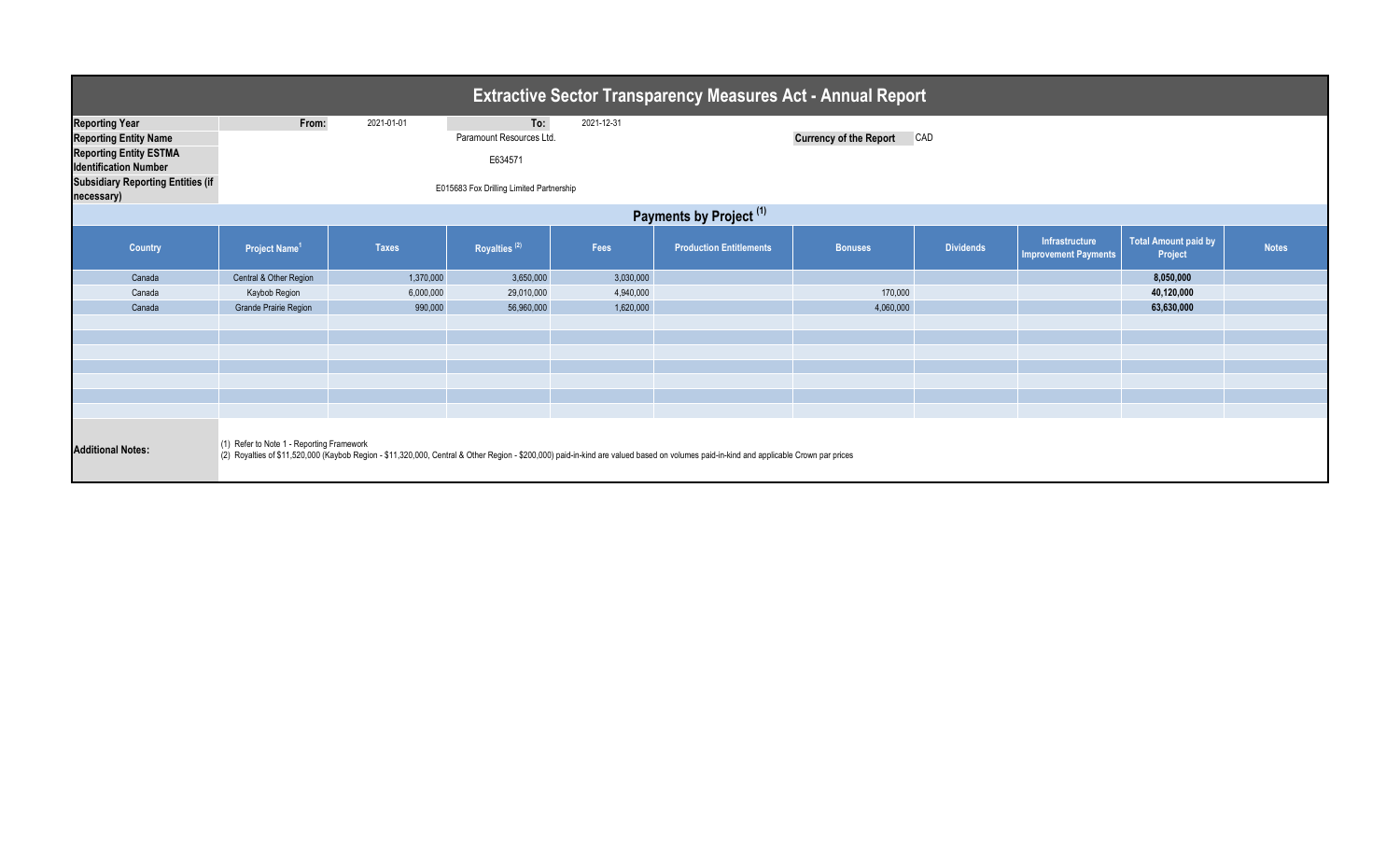

## **NOTE 1 – REPORTING FRAMEWORK**

## **1. Basis of Presentation**

The schedule of Payments by Payee and the schedule of Payments by Project (collectively, the "Schedules") of Paramount Resources Ltd. (the "Company") for the year ended December 31, 2021 are presented in Canadian dollars, have been prepared for the purpose of satisfying the Company's disclosure obligations in respect of the Extractive Sector Transparency Measures Act ("ESTMA" or the "Act"), and may not be suitable for other purposes. The Schedules have been prepared in accordance with Section 9 of the Act and the ESTMA Technical Reporting Specifications (the "Reporting Framework") and include amounts in respect of the Company's consolidated subsidiaries qualifying as ESTMA reporting entities for the year ended December 31, 2021.

## **Payee**

For purposes of the Act, a payee is:

- 1) Any government in Canada or in a foreign state.
- 2) A body that is established by two or more governments.
- 3) Any trust, board, commission, corporation or body or other authority that is established to exercise or perform, or that exercises or performs, a power, duty or function of a government for a government referred to in paragraph (a) above or a body referred to in paragraph (b) above.

Payees include governments at any level, including national, regional, state/provincial or local/municipal levels. Payees also include Crown corporations and other state-owned enterprises that are exercising or performing a power, duty or function of government. Indigenous groups and organizations are classified as governments and a payee for ESTMA reporting purposes.

## **2. Significant Accounting Policies**

#### **Cash basis**

The Schedules have been prepared using the cash basis of accounting, as required by the Reporting Framework, and therefore exclude accruals related to payments due to governments. The Schedules include all cash payments made to a government and exclude cash inflows from a government. Where the Company makes a payment to a government that is net of credits from that government, the net payment amount has been presented.

Payments to the same payee that meet or exceed \$100,000 in one category of payment are disclosed. Payments disclosed are rounded to the nearest \$10,000.

## **Projects**

The Company has aligned its projects with its operating regions.

## **Operator**

The Company has reported all payments made by it, on its own behalf and in its role as operator, directly to governments on a 'gross' basis.

#### **Take in-kind payments**

The Company has valued in-kind payments based on the cost to the Company, consistent with calculations made by the Company for financial reporting purposes.